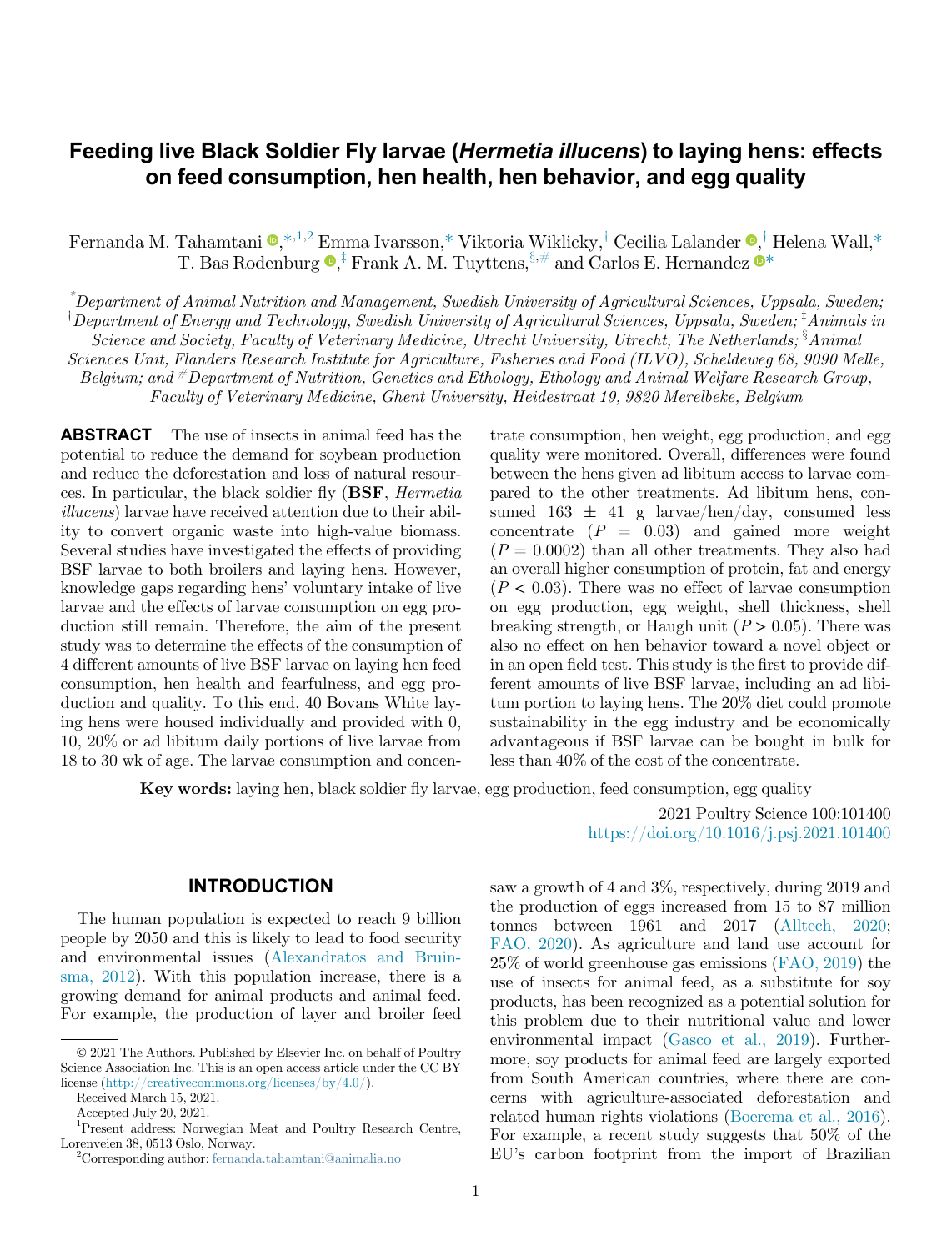soybean is due to the deforestation of native forest and land use change implemented in that country to promote soybean farming ([Escobar et al., 2020\)](#page-9-4).

The use of insects in animal feed, therefore, has the potential to reduce the demand for soybean production and reduce the deforestation and loss of natural resources. In particular, the black soldier fly (BSF, Hermetia illucens, Diptera: Stratiomyidae) has received a lot of attention due to their larvae's ability to convert organic waste into high-value biomass and because they are not a disease vector as the adult fly does not eat ([Sheppard et al., 2002](#page-10-2); [van Huis et al., 2013](#page-10-3); [Makkar et al., 2014\)](#page-10-4). The larvae of the BSF are rich in protein and fat and thus, are a high-value feed source ([Ewald et al., 2020](#page-9-5); [Giannetto et al., 2020\)](#page-10-5). The use of insect-derived protein in poultry feed is not yet allowed under EU legislation [\(European Parliament, 2001](#page-9-6)). However, since the adoption of Regulation No 2017/893 authorizing their use in aqua feed, the European Commission is said to be exploring possibilities for proposing a revision which may authorize insect proteins in poultry feed as well ([European Parliament, 2017](#page-9-7); [IPIFF, 2020\)](#page-10-6).

Several studies have investigated the effects of providing BSF larvae to both broilers and laying hens. In broilers, BSF larvae meal is a good source of apparent metabolizable energy and digestible amino acids ([De Marco et al., 2015](#page-9-8); [Schiavone et al., 2017b](#page-10-7)) and has been shown to improve growth rate ([Oluokun, 2000](#page-10-8)). Feed containing BSF larvae oil has been shown to improve broiler chicken feed conversion ratio compared to corn oil and coconut oil [\(Kim et al., 2020](#page-10-9)). Furthermore, a substitution of soybean oil by BSF larvae fat supports performance, carcass traits, and overall meat quality ([Schiavone et al., 2017a\)](#page-10-10). In laying hens, the results are less consistent. For example, one study including full-fat dried BSF larvae in the feed resulted in an inferior feed conversion ratio and egg production compared to a control treatment that did not receive larvae [\(Bejaei and Cheng, 2018](#page-9-9)). Another study providing ad libitum dried larvae on the outdoor range found a reduction in egg weight, shell weight, shell thickness, and yolk color compared to control hens and found no differences between treatments in the ranging behavior of the hens ([Ruhnke et al., 2018\)](#page-10-11). In comparison, [Kawasaki et al. \(2019\)](#page-10-12), found an increase in egg weight and egg shell thickness in a group fed dried whole BSF larvae compared to the control. A new area of interest is providing live larvae to laying hens, in order to further promote foraging behaviors and avoid abnormal behaviors such as feather pecking. Indeed, in a study of older laying hens, from 67 to 78 wk of age, the feather condition of live-larvae-fed hens was better than that of the control hens which were provided a commercial diet ([Star et al., 2020\)](#page-10-13). Furthermore, larvae provided throughout the day seemed to facilitate the expression of natural feed searching behavior without affecting feed conversion, body weight gain or egg parameters ([Star et al., 2020\)](#page-10-13).

However, while previous studies have provided chickens, both broilers and layers, with a known amount of larvae, those studies could not affirm that the birds ate all the larvae provided, particularly when larvae were fed live and could potentially escape from the birds. Furthermore, as the birds were always housed in groups, the larvae consumption could only be calculated as average per bird. This would not account for the effects of individual differences in levels of larvae consumption on egg production parameters, for example. In addition, while previous literature has substituted part of the daily feed ration with larvae, no study has yet provided the birds with ad libitum access to larvae, creating a significant knowledge gap regarding how much of this feed source chickens can and will eat and what effects this ad libitum access has on bird and production parameters. It is not known, for example, if layers can self-balance their feed intake when provided ad libitum access to larvae.

The aim of the present study was to determine the effects of the consumption of three specific and one ad libitum daily portions of live BSF larvae on laying hen feed consumption, health and behavior as well as egg production and quality. To this end, laying hens were housed individually and provided with 0, 10, 20% or ad libitum daily portions of live larvae from 18 to 30 wk of age. We hypothesized that hen weight would be proportionally positively affected and concentrate consumption would be negatively affected by larvae consumption. Furthermore, we expected that the provision of larvae might function as environmental enrichment and would, as such, reduce hen fearfulness in response to novel stimuli.

# MATERIALS AND METHODS Animals and Housing

The study included 40 Bovans White hens acquired from a commercial rearing farm (Närkesberg Hönseri AB, Åsbro, Sweden) at 16 wk of age. The hens were housed until 30 wk of age in a room  $(15.4 \text{ m} \times 10.8 \text{ m})$  of the experimental facilities at the Swedish Livestock Research Center, Lövsta. The room was equipped with 40 cages (75 cm  $\times$  48 cm  $\times$  150 cm H  $\times$  W  $\times$  L) with hens housed in pairs for the first 7 d and individually thereafter. The cages had solid floor and contained a nest box (33 cm  $\times$  30 cm  $\times$  30 cm H  $\times$  W  $\times$  L), a perch (30 cm), and wood shavings as litter. The cages allowed visual and auditory contact between the hens. The hens were allowed 2 wk of habituation to the experimental facilities, including feeding bowls and live larvae, prior to the start of the study, at 18 wk of age. During this habituation period, all hens were fed a commercial laying concentrate feed (Granngården Hönsfoder Värp, Sweden) and grit (Danshells, Denmark) ad libitum. Water was available ad libitum via 3 nipples per cage. On arrival, the light schedule was programmed for 24L: 0D for the first 24 h and thereafter 11L: 13D as recommended by the Bovans White Commercial Product Guide ([Bovans, 2020\)](#page-9-10). In the following weeks, the light hours were gradually increased until reaching 15L: 9D at 22 wk of age, which was maintained until the end of the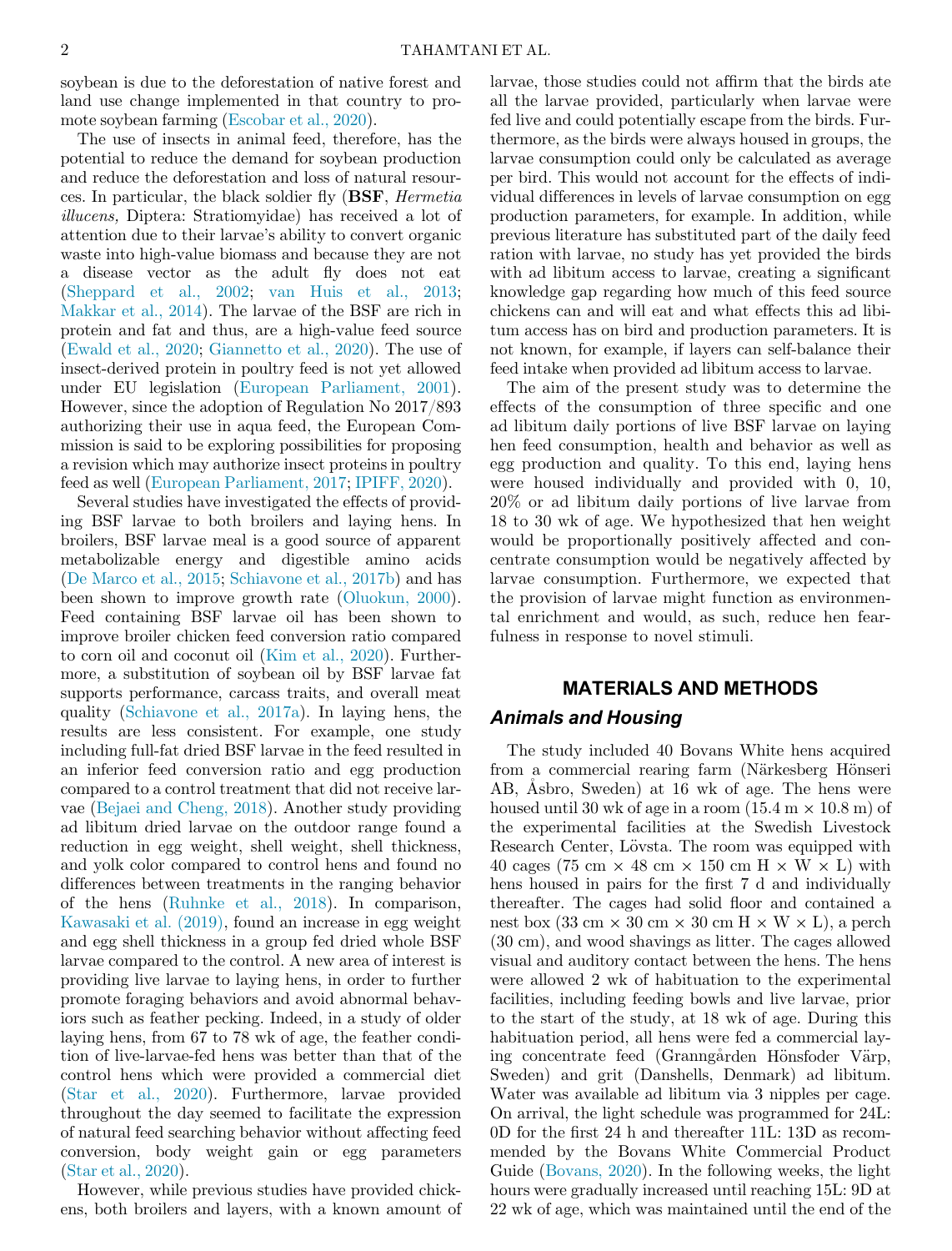<span id="page-2-0"></span>study at 30 wk of age. The light intensity was approximately 10 lux and the temperature was kept at 21 to 24° C.

# **Treatments**

The 4 dietary treatments (10 hens/treatment) were:

- 1 Control/0%: No BSF larvae. Standard pelleted concentrate feed, optimized to meet the nutrient recommendation of the hens ([Hendrix Genetics, 2020](#page-10-14)).
- 2 10%: Daily portion of live BSF larvae accounting for 10% of their daily expected DM- intake and a complementary concentrated pelleted feed.
- 3 20%: Daily portion of live BSF larvae accounting for 20% of their daily expected DM-intake and a complementary concentrated pelleted feed.
- 4 Ad libitum: Ad libitum access to live BSF larvae. Soy mash presented separately from the pelleted concentrate.

<span id="page-2-1"></span>**Diet Design** Full diet composition information is provided in [Table 1](#page-2-0). The diets and larvae were analyzed for dry matter by drying at 103°C for 16 h and ash was determined after ignition at 600°C for 3 h ([Jennische and Larsson, 1990](#page-10-15)). The content of crude protein  $(N \times 6.25)$  was determined by the Kjeldahl method ([NMKL, 2003\)](#page-10-16) and the ether extract was determined according to the European Commission directive establishing methods of analysis for determination of fats ([European Commission, 1998\)](#page-9-11). The respective concentrates for the 10 and 20% treatments were designed to fulfill the daily nutritional requirements of the hens when they receive 10 and 20% of their daily DM intake from the larvae. The concentrate for the ad libitum treatment was designed as for the 20% concentrate but without the addition soy, which was provided separately as mash. The proximate composition of the soy mash in dry matter basis was 1.4% crude fat, 52.5% crude protein, and 7.1% ash and apparent metabolizable energy was calculated as 10.4 MJ/kg DM ([WPSA, 1989\)](#page-10-17). The proximate composition of the larvae in dry matter basis was 25.8% crude fat, 46.7% crude protein, and 9.3% ash and apparent metabolizable energy was estimated as 16.60 MJ/kg DM [\(De Marco et al., 2015\)](#page-9-8).

All hens were provided ad libitum access to grit. Each component of the diet (i.e., concentrated pellets, soy mash, grit, and live larvae) was provided in dedicated feed bowls/troughs.

**Black Soldier Fly Larvae Production** The larvae used for this experiment were produced and portioned at the Black Solider Fly colony of the Environmental Engineering group at the Department of Energy and Technology of the Swedish University of Agricultural Sciences (SLU, Uppsala, Sweden).

The production of the larvae took place in a greenhouse during the months of May to August 2020, with an average room temperature of 23°C and a relative humidity of 65%. The following feeding regime was used: the starter larvae (1 mg/larva) were reared in

Table 1. Composition information for the concentrate pellets used in each treatment.

| Description            | Master mix<br>Amount % |  |  |
|------------------------|------------------------|--|--|
| Limestone              | 46.3                   |  |  |
| Wheat middlings        | 36.1                   |  |  |
| Mono calcium phosphate | 5.7                    |  |  |
| Methionine             | 2.2                    |  |  |
| $Premix^{\perp}$       | 2.0                    |  |  |
| Lysine                 | 2.0                    |  |  |
| Sodium bicarbonate     | 1.8                    |  |  |
| NaCl                   | 1.4                    |  |  |
| Molasses               | 1.0                    |  |  |
| Lignobond DD           | 1.0                    |  |  |
| Valine                 | 0.3                    |  |  |
| Threonine              | 0.1                    |  |  |

|              | Amount % feed basis |      |            |         |  |  |
|--------------|---------------------|------|------------|---------|--|--|
| Treatment    | 10%                 | 20%  | Ad libitum | Control |  |  |
| Oats         | 11.8                | 13.3 | 14.2       | 10.0    |  |  |
| Wheat        | 61.6                | 66.7 | 71.5       | 53.8    |  |  |
| Soybean meal | 14.1                | 6.7  |            | 17.4    |  |  |
| Master mix   | 11.8                | 13.3 | 14.3       | 10.0    |  |  |
| Rapeseed oil | 0.4                 |      |            | 2.7     |  |  |
| NaCl         | 0.03                |      |            | 0.08    |  |  |
| Limestone    | 0.4                 |      |            | 6.0     |  |  |
| Threonine    |                     |      |            | 0.03    |  |  |
| Valine       |                     |      |            | 0.05    |  |  |
|              |                     |      |            |         |  |  |
|              |                     |      |            |         |  |  |

| Analyzed proximate composition | Amount % DM basis |      |      |      |
|--------------------------------|-------------------|------|------|------|
| Ash                            | 9.2               | 9.4  | 9.8  | 14.1 |
| Crude protein                  | 17.2              | 13.9 | 12.3 | 16.8 |
| Crude fat                      | 2.6               | 2.8  | 2.3  | 4.5  |
| Energy MJ ME/kg                | 12.2              | 12.4 | 12.5 | 12.0 |

The Master mix composition presented was the same for all concentrates.

Premix provided/kg feed: Xanthophyll yellow 4.5 mg; Xanthophyll red 5.5 mg; Phytas Danisco 400 FTU; Vit D3 3,000 IU; Vit K3 3 mg; Vit B5 9 mg; Folic acid 1 mg; Biotin 0.2 mg; Vit B3 Niacin 30 mg; Vit E 35 mg; Vit A 10,000 IU; Vit B1 2 mg; Vit B12 0.02 mg; Vit B2(5-phosphat) 5 mg; Vit B6 3 mg; T Fe (FeSO4) 20 mg; T Cu (CuSO4) 5.99 mg; T I (Ca (IO3)2) 2 mg; T Se (Na2SeO3) 0.35 mg; T Zn (ZnSO4) 80 mg; T Mn (MnSO4H2O) 70 mg.

boxes (60 cm  $\times$  40 cm  $\times$  20 cm) and kept in racks of 11 boxes. Each box contained 12,000 larvae which equals to  $5 \arva/cm^2$ . The applied feed was calculated so each larva received 0.2 g volatile substance/larva of poultry feed throughout the growth period. The feed pellets were watered down with 1:2 parts of water to achieve a feed containing 30% dry matter. The poultry feed used was leftover feed provided by SLU's experimental farm in Lövsta, Sweden. The feeding was split into 4 feedings during the larval growth period. The larvae were harvested before 5% of the larvae turned into prepupa, to ensure that the majority of the larvae were at the same stage of development. This estimation ensured a similar body composition of all the larvae in terms of protein and fat content.

An analysis of the DM content of the larvae was performed prior to the start of the study and showed an average 32% DM. This DM content was used to calculate the daily portion of larvae the total estimated DM intake of 100 g/day allocated to the hens in the  $10\%$  $(31 \text{ g larvae/hen/day})$  and  $20\%$   $(63 \text{ g larvae/hen/day})$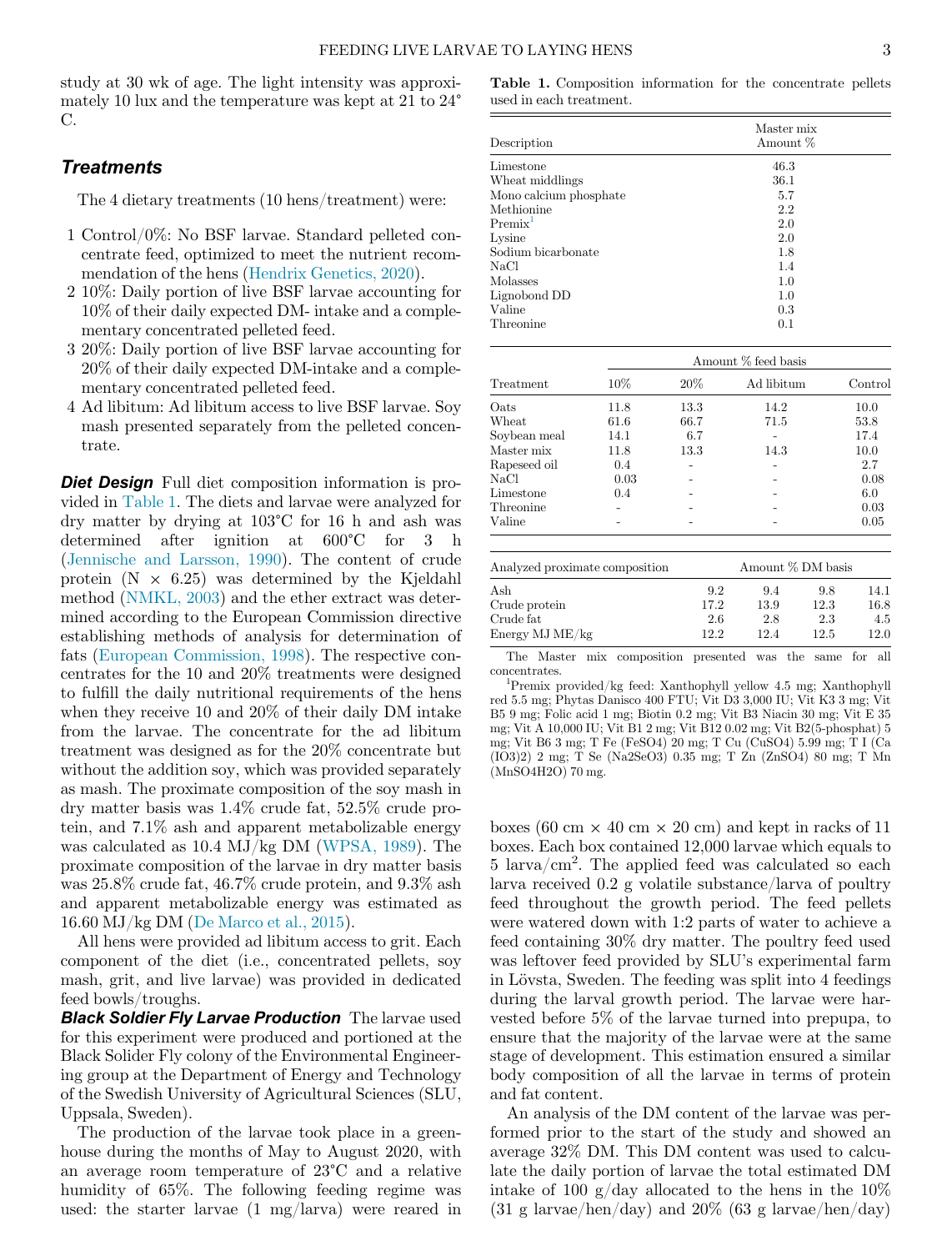treatments for the duration of the study. The initial portion allocated to the hens in the ad libitum group was the equivalent of  $40\%$  (125 g larvae/hen/day). This portion was gradually increased until a true ad libitum provision was achieved (i.e., when the hens consistently did not eat all larvae in the portion within 24 h) at 21 wk of age. The daily larvae portions were prepared at the BSF facilities and transported to the experimental facilities at Lövsta twice a week, with larvae being weighed according to each portion size and boxed in transparent rectangular plastic boxes (175 mm  $\times$  120 mm  $\times$  40 mm; 500 mL; art nr F500, Tingstad). Holes were drilled into the lids of the boxes to allow air circulation. After portioning, the boxes were transported to the experimental facilities at Lövsta and kept in a cold room (approx.  $15^{\circ}$ ) C) until use (1−4 d later). The live larvae were presented to the hens in non-spill bowls designed for dogs  $(18.5 \text{ cm} \times 8 \text{ cm}; 1.4 \text{ L})$ . These bowls had a lid with a 4.2-cm wide brim which barred the larvae from crawling out of the bowl while still allowing the hens to access the larvae inside.

# Data Collection

Feed Consumption and Hen Weight The larvae consumption was monitored daily, with the weight of leftover larvae from the last 24 h being noted before being discarded and a new daily portion being provided. When necessary, the bowls were cleaned before the new portion was placed inside. The weight of the leftover larvae was controlled for the loss of weight of the larvae due to exposure to the open air of the chicken room. This was calculated with 4 larvae bowls per larvae portion size provided to the hens (e.g., 31 g, 63 g, 125 g,) being left inside the chicken room, so to expose them to the same temperature and ventilation, and the weight of the portion being measured after 24 h. From this, an average weight loss per larvae portion size was calculated. The consumption of the other components of the diet (i.e., concentrated pellets, soy mash, and grit) was monitored weekly. This was calculated by comparing the weight of the feed containers at the start and the end of the week. The weight of the hens was also measured weekly, on the same day as the weight of the feed.

**Egg Production and Quality** Egg production was monitored daily for the first 2 wk of the experiment (wk 18 and 19 of age) and again for the last 6 wk of the study (wk 25 to 30 of age). In addition, the weight of the eggs was measured 3 times a week.

Egg quality was monitored every 2 wk. The following parameters were assessed: egg weight was measured using a Kern PCB balance with  $\pm 0.01$  g accuracy. Eggshell thickness (mm) was measured using a digital Mitutoyo absolute thickness gauge and calculated as the mean of 3 measures from the equator of the egg. Eggshell weight (g) was measured using the Kern PCB balance after the eggshell had been washed and left to dry overnight at room temperature. Yolk color was measured using a Roche yolk color fan. Eggshell breaking strength

(kgF) was measured using an Egg Force Reader (Orka Food Technology Ltd., West Bountiful, UT). Egg white/albumen height (mm) was measured using an Ames s-6428 micrometer with 0.1 mm accuracy. Yolk weight (g) was measured using the Kern PCB balance after the yolk had been separated from the white. The weight of the egg albumen was calculated from the egg weight minus the combined weight of the yolk and the eggshell. The albumen height, yolk weight, and shell breaking strength were measured only on wk 26, 28, and 30 of age. Finally, Haugh unit was calculated using the following formula where HU = Haugh unit, h = albumen height (mm),  $w = egg$  weight (g):

 $HU = 100 * log10 (h - 1.7w^{0.37} + 7.6)$ 

**Open Field Test** At 29 wk of age, the birds' behavioral response in a novel open field was video recorded. The field consisted of a  $1 \times 1$  m arena with 60 cm of solid walls and 70 cm of wire mesh walls above the solid walls. The top was partly covered by wire mesh to prevent birds from escaping, while still providing a clear image of the arena for the video camera installed above. The arena was located in an adjacent room where birds could not hear or see any other birds. Individual birds were transported from the home pen in the arms of the experimenter to the arena room (lights turned off at placement to prevent birds from escaping) and placed in the middle of the arena. The test lasted 10 min starting immediately after the experimenter left the room and had turned the lights on. The birds were returned to their home pen immediately after the test. The arena was cleaned of any droppings before starting the next test. From the video recordings, an observer blind to the treatment of the birds recorded the time spent pacing, which has been associated with fear in this test ([Jones, 1982;](#page-10-18) [Suarez and](#page-10-19) [Gallup, 1983](#page-10-19)). The performance of gakel calls, escape attempts and fecal droppings during the open field test were each scored on a dichotomous scale (Yes/No). Gakel calls and fecal droppings are often assessed during open field tests and have been associated with frustration and fear in laying hens [\(Jones, 1982](#page-10-18); [Jones and](#page-10-20) [Merry, 1988;](#page-10-20) [Zimmerman et al., 2000](#page-10-21)).

Novel Object Test At 30 wk of age, the birds' behavioral response to a novel object  $(NO)$  in the home cage was video recorded for 10 min. Two objects were used, one for the odd numbered cages and another for the even numbered cages. This was done to avoid birds habituating to the NOs during the testing of birds in adjacent cages. The 2 objects were a wooden colored stick (50 cm long and 2 cm in diameter) and a 500 mL orange bottle (23 cm long and 6 cm in diameter). A video camera was placed on a tripod in front of the cage and the NO was placed inside the cage on the front right corner, in front of the nest box. No personnel was present inside the room during the video recording. Later, an observer scored the videos. Observations started 30 s after the start of the recording, to allow sufficient time for the researcher to exit the room, and continued for 9 min. The observer scored the following behaviors of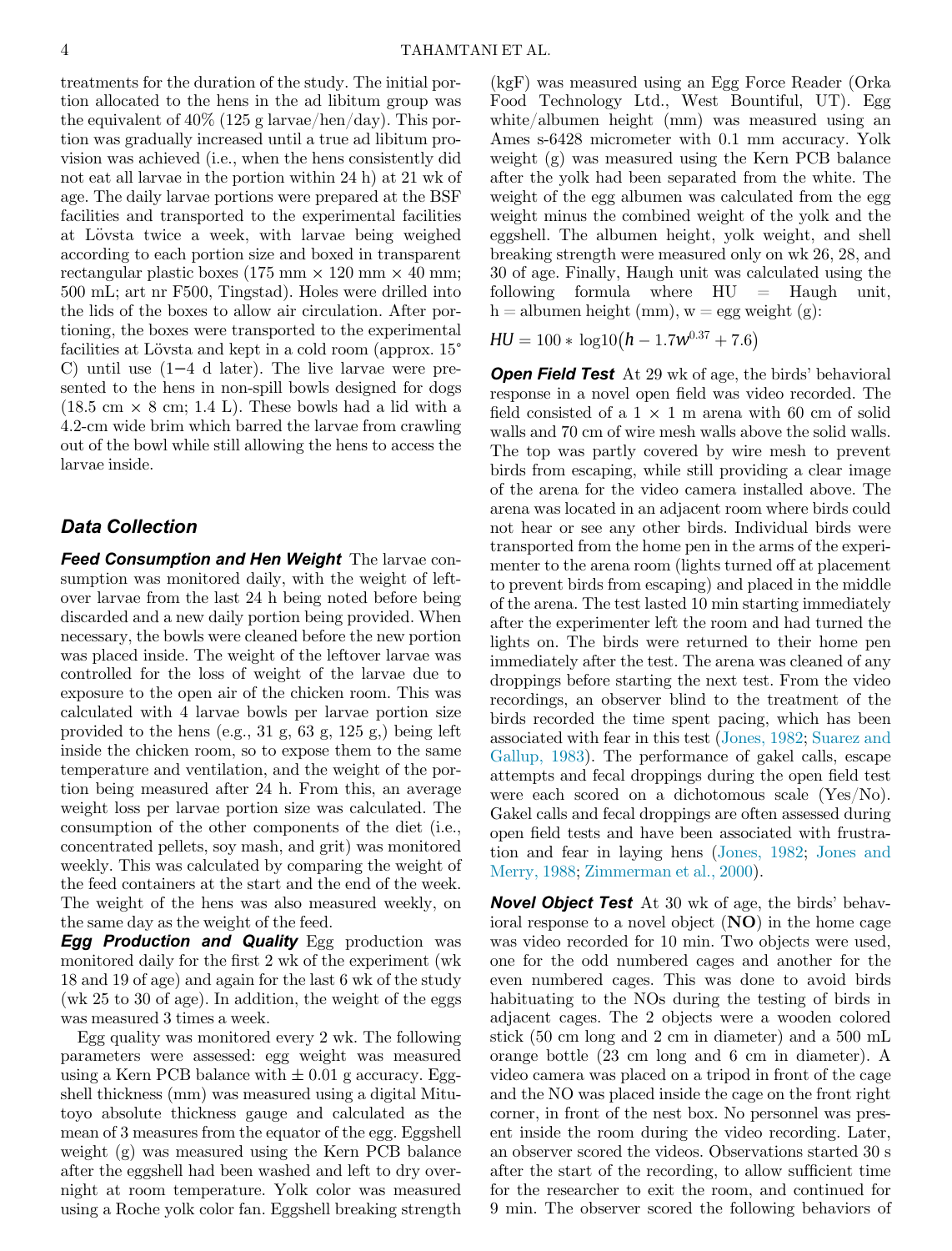the birds from the videos: time spent in the half of the cage closest to the NO, did the bird touch the NO (Yes/ No) and the latency to touch the NO, which have been associated with fear in this test [\(Jones, 1985](#page-10-22); [Forkman et al., 2007\)](#page-10-23).

**Postmortem Assessment** At the end of the experiment, at 31 wk of age, a postmortem assessment was performed on all hens. The hens were killed with an intravenous injection of pentobarbital (Allfatal vet. 100 mg/mL. Omnidea AB, Stockholm). After death, the weight of the following organs was recorded: empty proventriculus, empty gizzard, liver, and abdominal fat pad.

#### Ethical Statement

All procedures involving animals were approved by the ethical committee of the Uppsala region of the Swedish Board of Agriculture (Jordbruksverket), application number 5.8.18-03402/2020.

# Statistical Analysis

Statistical analyses were performed using the software SAS 9.4. Data from one hen in the ad libitum larvae treatment were excluded from the analysis due to a cessation in egg laying at 24 wk of age, body weight loss, and egg yolk peritonitis. In addition, one hen from the 10% treatment died unexpectedly at 26 wk of age. Nevertheless, the data collected from this hen prior to her death was included in the analysis. When analyzing the interaction between treatment and week of age, for all dependent variables, week of age was treated as a continuous variable while treatment and cage were treated as categorical variables to avoid the large number of pairwise comparisons during post hoc analysis. When deemed necessary, pairwise comparisons between treatments during a specific week of age were performed. The critical P-value associated with these analyses was Bonferroni corrected to  $\alpha = 0.008$  (i.e., 6 pairwise comparisons between treatments within week of age).

The results of the larvae consumption are presented as descriptive statistics, with means and standard deviation, as the live larvae weight consumed per hen per day. The data collected on hen weight, total concentrate consumption (i.e., all pellets, soy and grit but not including the live larvae), egg laying percentage, and egg quality were analyzed using the mixed procedure with treatment and week of age, as well as their interaction, as fixed factors. The model for the analysis of egg shell thickness also included the whole weight of the egg as a covariate. Cage was included in the models as a random factor. Where appropriate, post-hoc analysis was performed with the Tukey test (Tukey's HSD test). Due to technical issues, the amount of grit consumed in wk 18 of age was not included in the analysis. Total consumption of crude protein, crude fat, and energy (MJ ME) was calculated per week and analyzed as described above. Due to an error in the control of the feed consumption during wk 23 the data for this week were

excluded from the analysis of the energy, protein, and fat consumption.

The data on the time spent close to the NO were analyzed using the mixed procedure, with treatment as a fixed effect and NO type as a random effect. None of the hens touched the NO during the NO test. Therefore, these data and the latency to touch the NO were not analyzed. The data on the time spent performing pacing behavior in the open field test were analyzed using the mixed procedure, with treatment as a fixed effect. The model residuals were not normally distributed and were log transformed to fit the assumptions of the model. The performance of gakel calls and fecal droppings during the open field test were analyzed using a binary glimmix procedure with treatment at a fixed effect. The performance of escape attempts could not be statistically analyzed due to low occurrence.

The weight of the gizzard, proventriculus, liver, and abdominal fat, where analyzed using the mixed procedure with treatment as the fixed factor. In addition, the live body weight of the hens was included in the model as a covariate.

# RESULTS

The hens in the 10 and 20% treatments readily ate all of the larvae in the daily portion, never leaving any larvae behind after the first week of the study ([Figure 1](#page-5-0)A). Ad libitum hens consumed an average of  $163.1 \pm 41.6$  g live larvae/hen/day (range: 35.6−235 g; i.e., approximately 52% of estimated DM intake).

There was an effect of the interaction between treatment and week of age on the total amount of concentrate consumed  $(F_{3,458} = 5,79; P = 0.0007)$ , where the concentrate consumption in the ad libitum hens decreased after wk 21 of age, as compared to the other treatments ( $P < 0.03$ ). Furthermore, most concentrate was consumed by the control hens, while the smallest amount of concentrate was consumed by the ad libitum hens ([Figure 1](#page-5-0)B). The amount of concentrate consumed by the hens in the 20% group was somewhat stable throughout the experiment and intermediate between that of the ad libitum hens and the 10% and control hens.

There was an effect of the interaction between treatment and week of age on the consumption of grit  $(F_{3,418} = 4.55; P = 0.004)$ , where the control treatment started with a higher consumption and ended with a smaller consumption than that of the other treatments  $(P < 0.05;$  [Figure 1C](#page-5-0)). With regards to hen weight, there was an interaction effect between treatment and week of age  $(F_{3,497} = 20.26; P < 0.0001;$  [Figure 1](#page-5-0)D) where the ad libitum hens had a steeper growth curve and reached a higher body weight than the hens of the other treatments ( $P < 0.0002$ ). In addition, the 10% and control hens had steeper growth curves compared to hens from the 20% treatment  $(P < 0.01)$ .

There was an effect of the interaction between treatment and age on the total energy consumed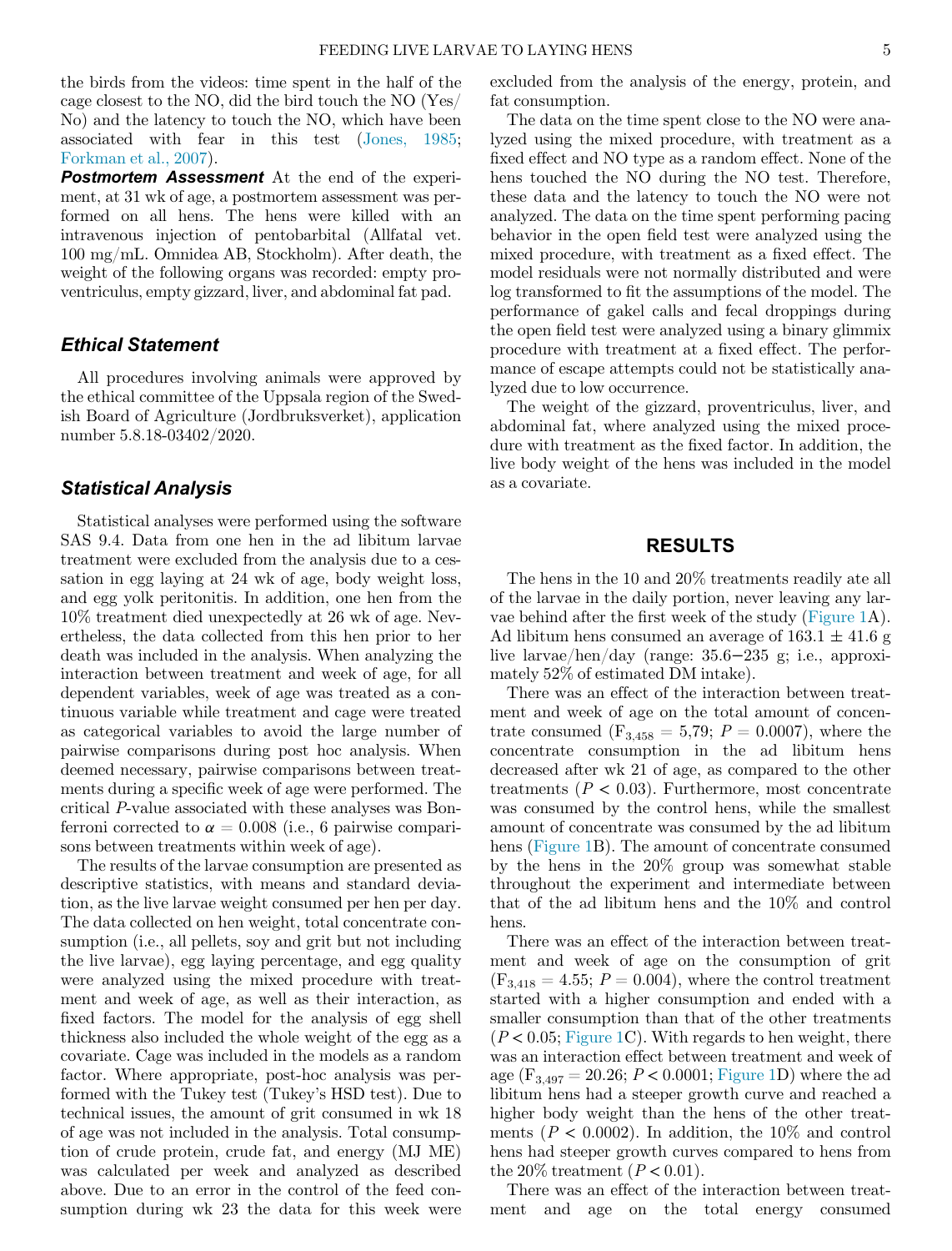<span id="page-5-0"></span>

**Figure 1.** LS mean  $\pm$  SE larvae consumption (panel A), concentrate consumption (panel B), grit consumption (panel C), and live bodyweight (panel D) across week of age for each treatment.

 $(F_{3,419} = 3.08; P = 0.03)$ . As can be seen in [Figure 2](#page-5-1)A, the ad libitum hens seemed to consume more energy than the hens of the other treatments in some weeks, particularly at the start and end of the study. At 30 wk of age, for example, the ad libitum hens consumed more energy than the hens in the 20% and control treatments  $(P < 0.006)$  but did not differ from the 10% hens  $(P = 0.04;$  Bonferroni corrected  $\alpha = 0.008$ ).

There was an effect of the interaction between treatment and week of age on the total protein consumption  $(F_{3,418} = 2.88; P = 0.03;$  [Figure 2](#page-5-1)B). Overall, the hens in the ad libitum group consumed more protein than the hens from the other treatments ( $P < 0.0001$ ), and this consumption increased slightly from approximately 190 g/week at the start of the study, to approx 220 g/week at 30 wk of age. When we consider the

<span id="page-5-1"></span>

Figure 2. LS mean  $\pm$  SE energy consumption (panel A), total protein consumption (panel B), concentrate protein consumption (panel C), and fat consumption (panel D) across week of age for each treatment.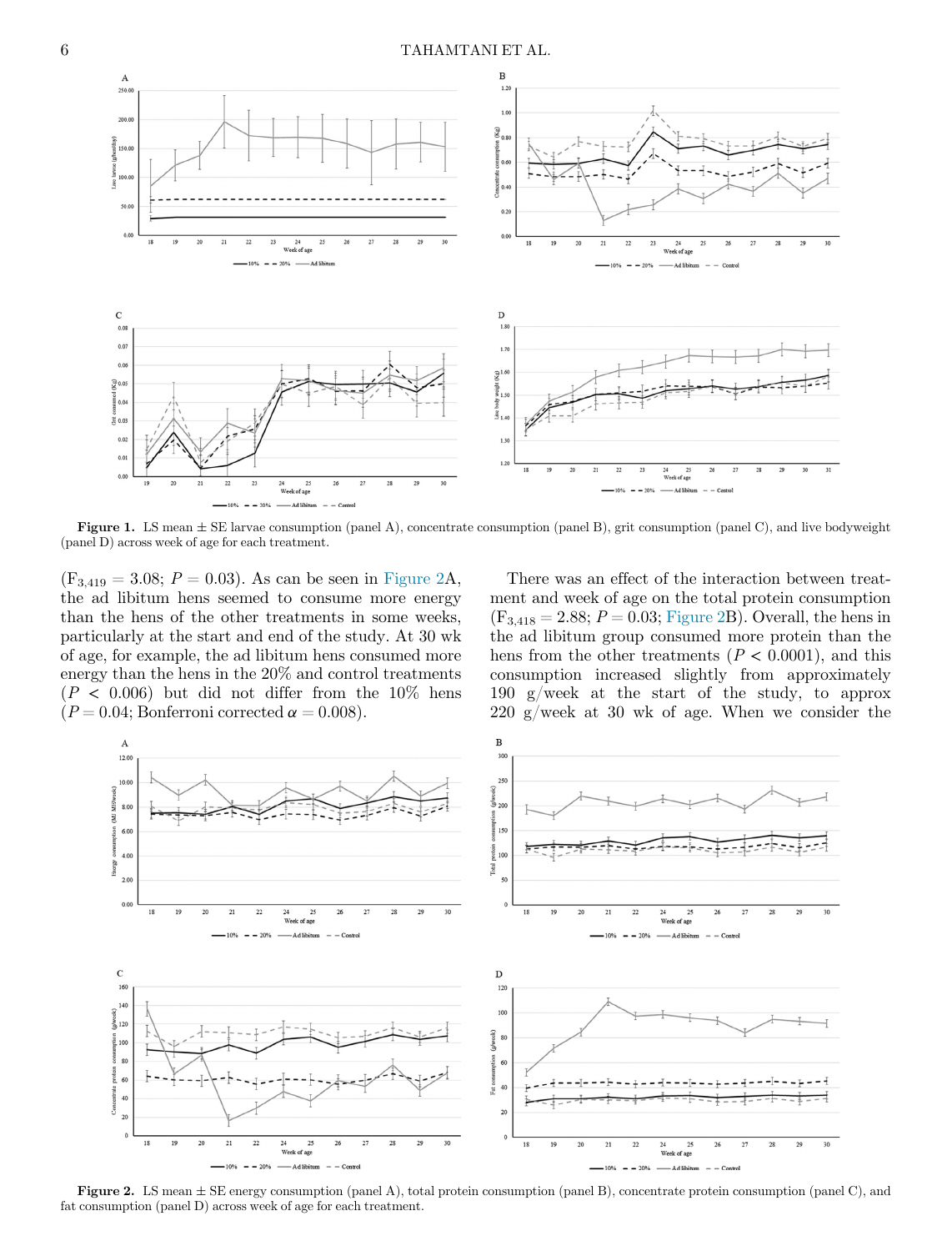<span id="page-6-0"></span>

**Figure 3.** LS mean  $\pm$  SE egg weight (panel A) and yolk color (panel B) across week of age for each treatment.

protein consumption from the concentrate feed only, there was an interaction effect between treatment and week of age ( $F_{3,418} = 4.70$ ;  $P = 0.003$ ). The ad libitum hens had a high consumption of protein from the concentrate (including the soy mash) at the start of the study, which then declined sharply until wk 21, when the true ad libitum portion of live larvae was reached ([Figure 2](#page-5-1)C). Thereafter, their concentrate protein consumption increased until the end of the study, reaching levels similar to that of the hens in the 20% treatment  $(P = 0.94)$  and significantly higher than that of the 10% and control hens ( $P < 0.0001$ ).

With regard to the consumption of fat, there was an effect of the interaction between treatment and week of age  $(F_{3,422} = 11.31; P < 0.0001)$ . As shown in [Figure 2](#page-5-1)D, the fat consumption by the ad libitum hens increased during the first weeks of the study and was higher than that of the hens in the other treatments ( $P < 0.0001$ ).

There was no effect of treatment on the laying percentage ( $F_{3,34} = 1.73$ ;  $P = 0.18$ ). As expected, the laying percentage increased with age ( $F_{8,276}$  = 72,21;  $P$  < 0.0001). The hens started laying at 18 wk of age with a laying percentage of  $24.17 \pm 31.80\%$  (means  $\pm$  std dev). When the experiment ended, at 30 wk of age, the laying percentage was  $97.36 \pm 5.61\%$ . With regards to the weight of the eggs, there was no effect of treatment  $(F_{3,469} = 0.97; P = 0.40)$ . There was an effect of age on the weight of the eggs  $(F_{1,1580} = 1329.40; P < 0.0001)$ , with the egg weight increasing in the early weeks of lay ([Figure 3A](#page-6-0)).

There was no effect of treatment on egg shell thickness, shell breaking strength, Haugh unit, height of the albumen, shell percentage, yolk percentage, or white percentage [\(Table 2\)](#page-6-1). There was, however, an interaction effect between treatment and week of age on the

<span id="page-6-1"></span>Table 2. Results for egg quality parameters (mean  $\pm$  std dev and test statistics for the effect of treatment).

| Parameter                     | Mean               | Std dev            | Test statistic              |
|-------------------------------|--------------------|--------------------|-----------------------------|
| Shell thickness*              | $0.38$ mm          | $0.02 \text{ mm}$  | $F_{3,35} = 1.26; P = 0.30$ |
| Shell breaking strength       | $5.32 \text{ kgF}$ | $0.85 \text{ kgF}$ | $F_{3,34} = 1.47; P = 0.24$ |
| Haugh unit                    | 100.15             | 4.37               | $F_{3,35} = 1.69; P = 0.19$ |
| Albumen height                | $9.97 \text{ mm}$  | $0.99$ mm          | $F_{3,34} = 0.77; P = 0.52$ |
| Shell percentage <sup>*</sup> | $10.40\%$          | $0.64\%$           | $F_{3,35} = 0.75; P = 0.52$ |
| Yolk percentage*              | 25.14\%            | 1.56%              | $F_{3,34} = 1.65; P = 0.19$ |
| Albumen percentage*           | 64.61%             | $2.0\%$            | $F_{3,34} = 0.86; P = 0.47$ |

<span id="page-6-2"></span> $*$ Means $\pm$  std dev presented are from 30 weeks of age.

color of the egg yolks  $(F_{3,173} = 35.86; P < 0.0001)$ , in that the eggs laid by ad libitum hens had a sharper decline in the yolk color score; that is, the yolks became lighter in color as the hens got older compared to the eggs laid by hens in the other treatments ( $P < 0.0001$ ; [Figure 3B](#page-6-0)).

There was no effect of treatment on the time spent close to the NO ( $F_{3,33} = 0.66$ ;  $P = 0.58$ ), with all birds spending an average of 23.8% of the observation time in the half of the cage close to the NO (LS Means  $\pm$  SE:  $128.71 \pm 56.35$  s). Nor was there an effect of treatment on the duration of pacing behavior in the open field test  $(F_{3,34} = 0.07; P = 0.97)$ , with birds from all treatments spending an average of  $8.85 \pm 6.09$  s performing pacing behavior. There was no effect of treatment on the performance of gakel calls ( $F_{3,34} = 0.64$ ;  $P = 0.59$ ) or of fecal droppings during the open field  $(F_{3,34} = 0.08; P = 0.97)$ . Only one of the hens, from the ad libitum treatment, performed an escape attempt during this test.

The ad libitum hens had significantly heavier abdominal fat pads and proventriculi compared to the other treatments, whereas the 10, 20%, and control treatments did not differ from each other [\(Table 3\)](#page-7-0). There was a tendency for the ad libitum hens to have lower liver weight and the 10% hens to have higher liver weight  $(P = 0.054)$ . Finally, there was no effect of treatment on the weight of the gizzard.

#### **DISCUSSION**

The present study investigated the effects of four dietary treatments differing in the content of live black soldier fly larvae on feed consumption, hen health and behavior, and egg quality. Hens given ad libitum access to live larvae voluntarily consumed  $163.13 \pm 41.63$  g live larvae/hen/day, consumed less concentrate, gained more weight, had heavier proventriculi and had more abdominal fat compared to hens fed restricted amounts of larvae or a control diet. In addition, ad libitum hens laid eggs with paler yolks than the hens from the other treatments. No differences between treatments were found in the other analyzed parameters such as egg production, egg weight, egg shell thickness, weight of the gizzard, and liver or fearfulness.

Larvae are readily consumed by chickens in natural conditions and are considered a palatable feed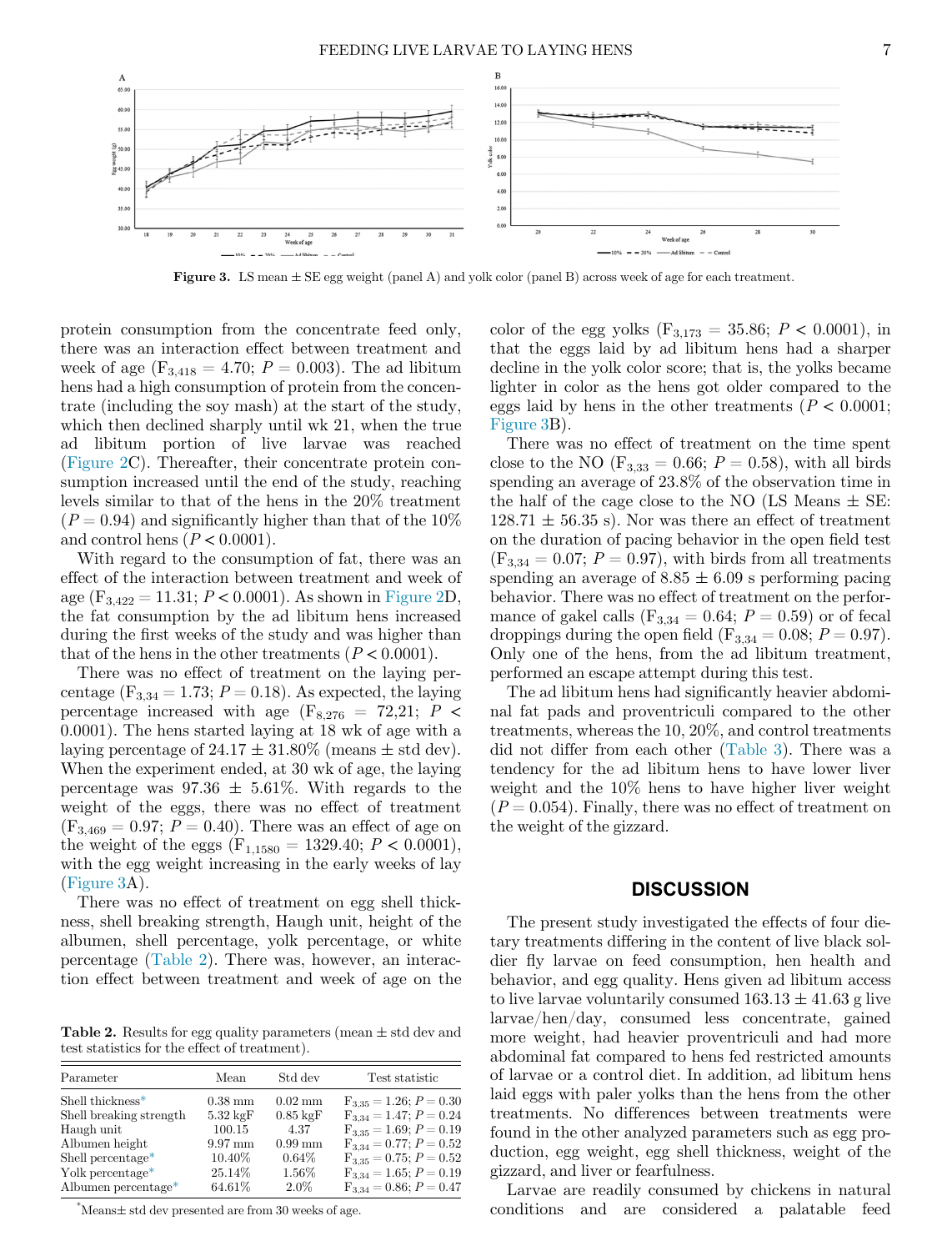|                     |                          | Weight $\pm$ SE $(g)$    |                          | Test statistic           |                                        |
|---------------------|--------------------------|--------------------------|--------------------------|--------------------------|----------------------------------------|
| Organ               | $10\%$                   | 20%                      | Ad libitum               | Control                  | Treatment                              |
| Proventriculus      | $7.65 \pm 0.36^{\rm b}$  | $7.66 \pm 0.35^{\rm b}$  | $9.34 \pm 0.39^{\rm a}$  | $7.72 \pm 0.34^{\rm b}$  | $F_{3,33} = 4.49$<br>$P = 0.009$       |
| Gizzard             | $22.68 \pm 1.00$         | $23.30 \pm 1.02$         | $23.21 \pm 1.10$         | $23.91 \pm 0.95$         | $F_{3,32} = 0.27$<br>$P = 0.84$        |
| Liver               | $54.21 \pm 1.95$         | $50.91 \pm 1.89$         | $45.73 \pm 2.12$         | $50.06 \pm 1.85$         | $F_{3,33} = 2.82$<br>$P = 0.054$       |
| Abdominal fat       | $40.95 \pm 3.86^{\circ}$ | $47.22 \pm 3.75^{\circ}$ | $68.56 \pm 4.20^{\circ}$ | $39.74 \pm 3.66^{\circ}$ | $F_{3,33} = 10.31$ P < 0.0001          |
| Live hen bodyweight | $1,585 \pm 37^{ab}$      | $1.553 \pm 35^{\rm a}$   | $1.697 \pm 37^{\rm b}$   | $1.583 \pm 35^{ab}$      | $\mathrm{F}_{3.34} = 3.03$<br>$P=0.04$ |

<span id="page-7-0"></span>Table 3. Weight of the different organs and live hen bodyweight at 31 weeks of age (LS means (g) and standard error) across treatment along with the test statistics for the effect of treatment.

<sup>a-b</sup>Different letters and bold text within explanatory variable indicate significantly different values ( $P < 0.05$ ).

<span id="page-7-1"></span>([Mench, 2009](#page-10-24)). Indeed, insect larvae, such as mealworms (Tenebrio molitor), are often used as reward for example in chicken studies that use operant conditioning paradigms or to encourage the performance of certain behaviors ([Moe et al., 2014](#page-10-25); [Tahamtani et al., 2015](#page-10-26)). As expected, the hens in the present study showed great interest in the larvae. Anecdotal observations during feeding time showed that the hens in the 10 and 20% treatment groups would consume their entire portion of live larvae in approximately 5 min. When provided ad libitum, the hens would not eat so voraciously, rather spacing out consumption across the hours of the day, potentially due to a decrease in the viewed value of the larvae as they were always available. Indeed, the hens consumed most larvae in the first week of ad libitum provision and thereafter larvae consumption decreased slightly, likely reflecting a decrease in the demand for the larvae as the supply was more than sufficient. The amount of larvae consumed by the ad libitum hens also puts into context the amounts provided in other studies. For example, [Star et al. \(2020\)](#page-10-13) provided 12 g of live larvae/hen/day which accounted for just 7% of the ad libitum consumption of the hens in the present study. It is also important to note the large standard deviation in the consumption of larvae of the ad libitum group. This points to a large individual variation in larvae consumption. This is very relevant for studies that provide larvae to a group of chickens, as it can be expected that not all individuals will consume their fair share of larvae. An unequal consumption of larvae would be further exacerbated by the competition for the larvae and the rank order of the hens in a group ([Shimmura et al., 2008](#page-10-27)).

The concentrate consumption was largely complementary to the larvae consumption. The ad libitum hens consumed less concentrate than the hens from the other treatments, particularly after wk 21 of age when true ad libitum was reached for the daily larvae portion. In addition, the 20% hens also consumed less concentrate than the 10% and control hens, suggesting that the hens replaced the concentrate feed for the larvae and did not supplement their concentrate consumption with large amounts of live larvae. This is highly relevant in the mission to increase the sustainability of egg production by reducing the need for less sustainable feed components, such as soy products. Feed production accounts for  $25.5\%$  of the  $CO<sub>2</sub>$  emissions generated in chicken meat and egg supply chains (i.e., 606 million tones  $CO_2$ /year) ([MacLeod et al., 2013](#page-10-28)). In addition, as soy products are imported, largely from South American countries such as Brazil, Argentina, and Paraguay [\(IDH and IUCN](#page-10-29) [NL, 2019](#page-10-29)), the transatlantic transport of soy products increases the carbon footprint, further reducing the sustainability of egg production. A recent study has shown that 5% of the European carbon footprint related to imported Brazilian soybean is due to maritime transport ([Escobar et al., 2020\)](#page-9-4). Furthermore, due to a closer geographical proximity to EU ports, the soybean imported from Brazil originates from Northern Brazil, which is a hotspot of deforestation for agriculture [\(Escobar et al.,](#page-9-4) [2020\)](#page-9-4). As a result, this deforestation/land use change accounts for more than 50% of the EU's carbon footprint in the Brazilian soybean supply chain ([Escobar et al.,](#page-9-4) [2020\)](#page-9-4). There is, therefore, a large potential for reducing the emission of greenhouse gases in the poultry production chain if locally produced larvae are fed organic waste and introduced to the feed as a protein alternative. As shown in the present study, the overall consumption of fat, protein, and energy did not differ between the hens in the 10, 20, and control treatments. Furthermore, there were no differences between these three treatments in hen body weight, egg production, egg quality, or hen health. There was, however, a reduction of 25% of concentrate consumption in the hens in the 20% treatment, suggesting that this level of larvae inclusion in the diet can have positive effects in increasing the sustainability of egg farming without compromising egg production, egg quality or hen health. Further studies would be necessary to verify whether a higher level of larvae provision, for example, 30 or  $40\%$ , would also result in no effects on hen performance but further reduce the consumption of concentrate.

An ad libitum access to live larvae, however, is wasteful as these hens consumed more protein than necessary. The results from the analysis of protein consumption showed that, by the end of the experiment at 30 wk of age, the ad libitum hens where consuming approximately  $102$  g/week more protein than the control hens, and that 69% of their total protein consumption was due to the consumption of larvae. This diet would, consequently, likely result in nitrogen leakage into the environment from the manure and potentially lead to pollution of the ground and water ([Nahm, 2002](#page-10-30)). In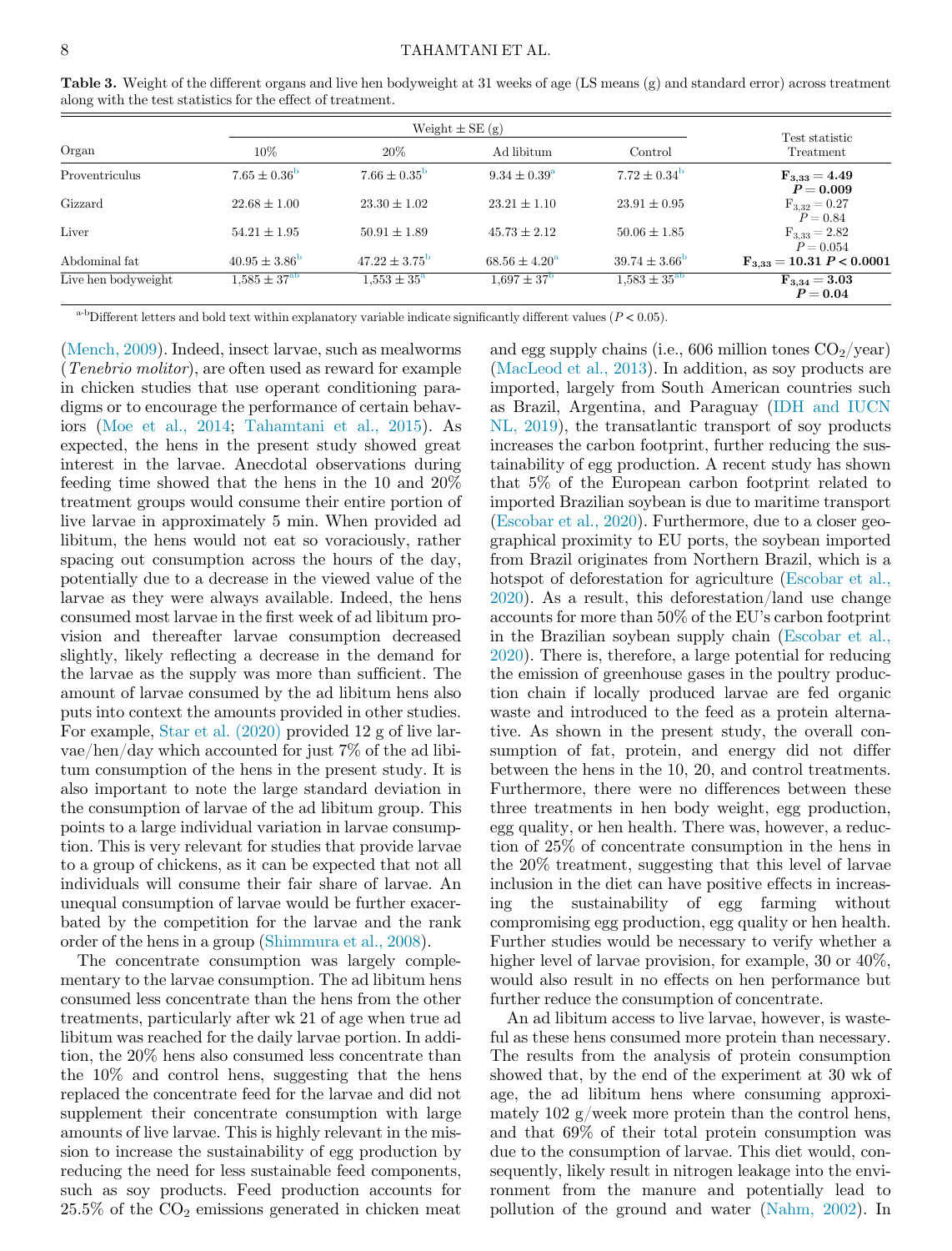comparison, the hens from the 20% treatment consumed only 9 g/week more protein than the control hens at 30 wk of age, and 45% of their total protein consumption came from the larvae. Therefore, it is likely that an inclusion of 20% of live larvae to the diet of laying hens would not result in a considerable increase in nitrogen leakage.

The results on the concentrate and larvae consumption are also in line with the observed increase in body weight of the ad libitum hens compared to the other treatments. It must be noted that the concentrate used in the ad libitum treatment was designed as for the 20% concentrate but without the addition of soy, which was provided separately as mash. This was done because the diets were designed before the size of the ad libitum consumption of larvae was known. This may have exacerbated the weight gain of the hens in the ad libitum treatment in this study. Nevertheless, as seen in the postmortem assessment, the ad libitum hens had more abdominal fat than the hens in the other treatments, due to the relatively high fat content of the larvae and their higher overall fat consumption compared to the hens in the other treatment groups. While the statistical analysis in this study showed that the ad libitum hens consumed more energy than the hens in the other treatments, this difference was not as large as expected based on the results of the weight of the abdominal fat and fat consumption. As the energy content of the live larvae in the present study was taken from [De Marco](#page-9-8) [et al. \(2015\),](#page-9-8) these results may suggest that these adopted values were not a good estimate for the larvae used here. This, in turn, highlights a need for methods for estimating the energy value of insect larvae, much as the European Table of Energy Values for Poultry Feedstuffs is used for other ingredients ([WPSA, 1989](#page-10-17)). An important point to consider, nevertheless, is that the hens in the present study were housed individually in cages and therefore, had an arguably sedentary life compared to a non-cage housing system. Thus, it is possible that some of this increase in body and abdominal fat weight observed in the ad libitum hens would be curbed if the hens had been housed in an environment that allowed more physical activity ([Bari et al., 2020](#page-9-12)). Still, the overwhelming majority of the nearly 7.5 billion laying hens alive today are housed in cages ([Schuck-](#page-10-31)[Paim et al., 2021](#page-10-31)) and, therefore, the results presented here are also relevant to them.

The postmortem analysis showed that the ad libitum hens also had heavier proventriculi. The proventriculus is the glandular part of the stomach of birds that stores and commences the digestion of food by the secretion of hydrochloric acid and pepsin [\(Klasing, 1998\)](#page-10-32). This organ also contracts to provide adequate mixing between the food and the digestive enzymes before the gastric contents move on to the gizzard for further grinding ([Ogles](#page-10-33)[bee, 2006](#page-10-33)). The results, therefore, suggest an increased load on the proventriculus when digesting a larvae rich diet. Indeed, it has been suggested that the chitin present in the exoskeleton of insects is not easily digested by domestic poultry [\(Ravindran and Blair, 1993](#page-10-34)). Interestingly, the same effect was not observed on the gizzard. This might indicate that the larvae introduced an increased need for enzymolytic action (e.g., increased need for pepsin with the higher protein consumption) rather than mechanical action. Further studies are needed to support this hypothesis.

The high fat content of the larvae was expected to lead to an excess in energy consumption and, in turn, cause an accumulation of fat in the liver. However, the liver of ad libitum hens tended to weigh less than those of the hens from the other groups. It is possible that the ad libitum consumption of larvae had an effect on the metabolism of the hens. However, further research is needed to verify this. Still, it is important to point out that the present study had a short duration relative to the full production cycle of laying hens. At the end of this study, the hens were 31 wk of age and, as such, expected to be still in very good physical condition. It remains to be seen what would be the effects of these diets if provided for the whole laying period (i.e., until approx. 75−80 wk of age). Potentially the weight difference between the ad libitum hens and the others would continue or perhaps even increase and the adverse effects of a high fat diet might become more visible.

There was no effect of any of the diet treatments on egg production, egg weight, or most of the egg quality parameters investigated. The only exception was the color of the egg yolks, which was found to be paler in the ad libitum hens. This effect is likely explained by a reduced consumption of carotenoids (e.g., xanthophyll), which were provided by natural raw materials in the concentrate ([Table 1](#page-2-0)). Carotenoids exert antioxidant effects and have known benefits to human health such as improving eye health, cardiovascular health, cognitive function and may even help prevent some types of cancer (see review by [Eggersdorfer and Wyss, 2018](#page-9-13)). Consumers have been shown to give considerable importance to the color of egg yolks, even over other egg characteristics such as texture, flavor, and odor ([Berkhoff et al., 2020\)](#page-9-14). In order to ensure a strong pigmentation of the egg yolks in a larvae rich diet it would be necessary to increase the provision of carotenoids in the concentrate or, perhaps, in the larvae (by supplementing their diet).

As previously mentioned this study covered only the initial part of the laying period and was terminated when the hens were at the peak of lay. A recent study provided 12 g of live BSF larvae per hen per day, on top of a soy-free concentrate, to laying hens and found no effects on egg shell breaking strength, shell elasticity or Haugh unit ([Star et al.,](#page-10-13) [2020](#page-10-13)). However, this diet was provided only at the end of the laying period, from 67 to 78 wk of age. Therefore, further studies are needed to determine the effects of allocations of larvae to laying hens on the egg production and egg quality parameters when provided for the entire laying period.

There was no observed effect of any of the diets on hen fear and frustration behavior in response to novel stimuli, as assessed in the novel object and open tests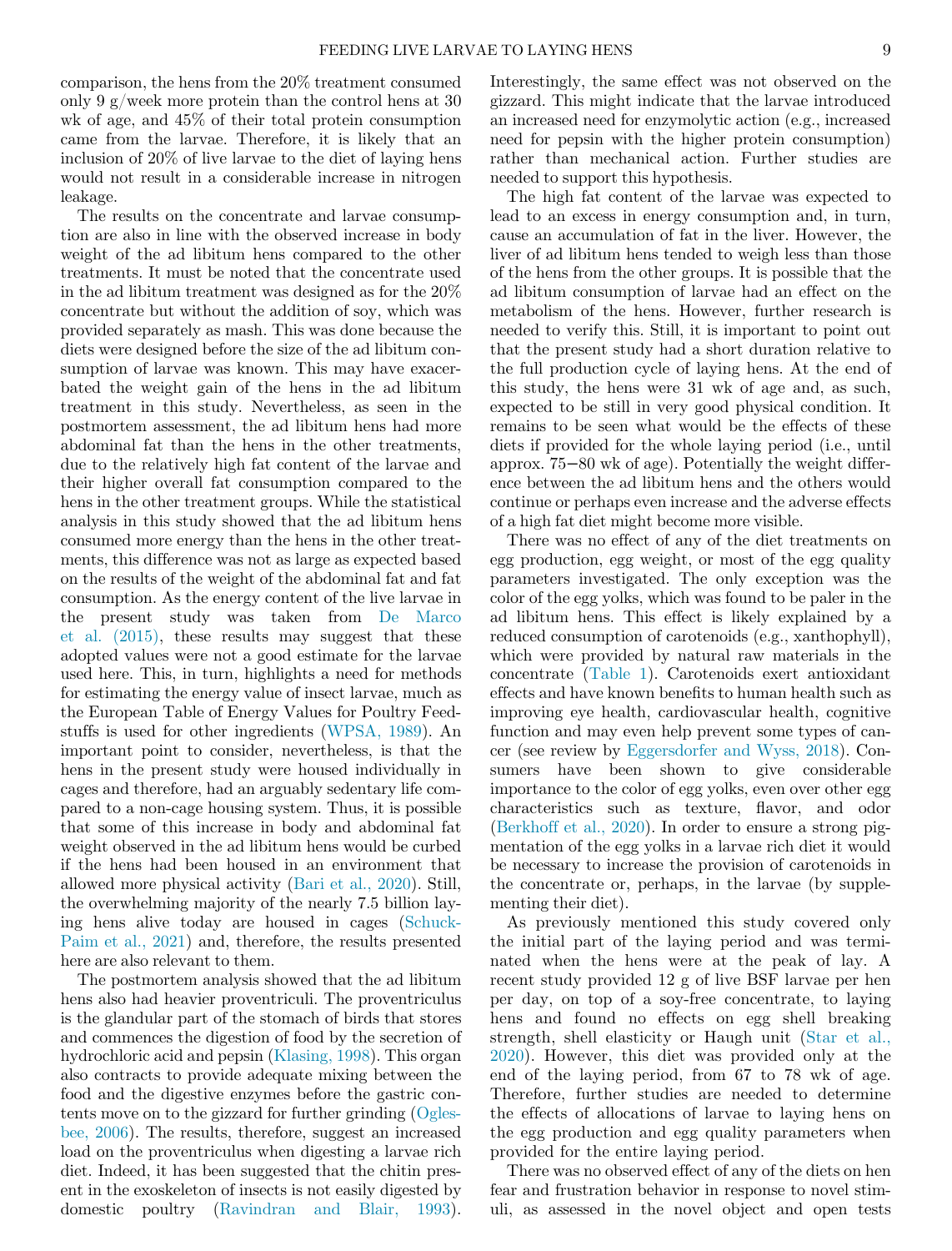([Jones, 1982;](#page-10-18) [Zimmerman et al., 2000;](#page-10-21) [Forkman et al.,](#page-10-23) [2007\)](#page-10-23). These results show that the simple provision of larvae in a bowl is not enough to function as environmental enrichment and affect hen behavior. Alternatively, the larvae provision may affect hen behavior and/or affective states in ways other than via fear. Nevertheless, as the larvae are indeed highly valuable to the hens, there is great potential in presenting the larvae in ways that can function as environmental enrichment, for example by scattering the larvae in the litter to stimulate the performance of natural behaviors, such as foraging, while reducing the incidence of maladaptive behaviors such as feather pecking and reducing fearfulness ([Nørgaard-Nielsen et al., 1993](#page-10-35); [Tahamtani et al.,](#page-10-36) [2016;](#page-10-36) [Star et al., 2020](#page-10-13)).

<span id="page-9-14"></span><span id="page-9-12"></span><span id="page-9-9"></span><span id="page-9-3"></span><span id="page-9-1"></span><span id="page-9-0"></span>Finally, it is important to discuss the economic cost/ benefit of introducing live BSF larvae into the diet of laying hens. In the present study, a provision of 20% of live larvae had no negative impact on hen performance. Therefore, feed cost would arguably be the parameter of most interest to deduce a net margin. Based on the present results showing a 25% reduction in concentrate consumption in the 20% hens, it is possible to calculate that if the 20% concentrate comes to retail at the same price as the conventional concentrate, 1 kg of live BSF larvae would have to cost less than 40% of the cost of 1 kg of concentrate for this diet to result in a net gain compared to the conventional diet.

## **CONCLUSIONS**

<span id="page-9-13"></span><span id="page-9-11"></span><span id="page-9-10"></span><span id="page-9-8"></span><span id="page-9-6"></span><span id="page-9-4"></span>The present study is the first to house laying hens individually and provides different amounts of live BSF larvae, including an ad libitum portion. This study design allowed for the careful monitoring of all aspects of larvae and concentrate consumption of each hen, as well as any effects of the diets on egg production and egg quality. The results of the study provide valuable context to any past or future studies where hens are presented with a portion of their daily feed as larvae, particularly with regards to how many larvae they would consume if given ad libitum access. The results also indicated that while a substitution of 10% of the conventional feed for live larvae was not enough to reduce concentrate consumption, a substitution of 20% decreased concentrate consumption by 25%. Furthermore, the overall consumption of fat, protein and energy did not differ between the hens in the 10, 20%, and control treatments. These are important findings to consider when implementing insects in laying hen feed with the purpose of reducing the use of plant protein such as soy.

## ACKNOWLEDGMENTS

<span id="page-9-15"></span><span id="page-9-7"></span><span id="page-9-5"></span><span id="page-9-2"></span>The research described in this paper has been funded by the Swedish Research Council for Sustainable Development (FORMAS), grant number [2017-00617](#page-9-15) We would like to thank Närkesberg Hönseri AB for providing the laying hens used in this study.

# DISCLOSURES

The authors have no conflicts of interest to report.

# REFERENCES

- [Alexandratos, N., and J. Bruinsma. 2012. World Agriculture Towards](http://refhub.elsevier.com/S0032-5791(21)00423-5/sbref0001) [2030/2050: The 2012 Revision, ESA Working paper no. 12-03.](http://refhub.elsevier.com/S0032-5791(21)00423-5/sbref0001) [FAO, Rome, Italy.](http://refhub.elsevier.com/S0032-5791(21)00423-5/sbref0001)
- Alltech, 2020. Global feed survey. Accessed Nov. 2020. [https://www.](https://www.alltech.com/sites/default/files/GFS_Brochure_2020.pdf) alltech.com/sites/default/fi[les/GFS\\_Brochure\\_2020.pdf.](https://www.alltech.com/sites/default/files/GFS_Brochure_2020.pdf)
- [Bari, M. S., Y. Laurenson, A. M. Cohen-Barnhouse,](http://refhub.elsevier.com/S0032-5791(21)00423-5/sbref0003) [S. W. Walkden-Brown, and D. L. M. Campbell. 2020. Effects of](http://refhub.elsevier.com/S0032-5791(21)00423-5/sbref0003) [outdoor ranging on external and internal health parameters for](http://refhub.elsevier.com/S0032-5791(21)00423-5/sbref0003) [hens from different rearing enrichments. Peerj 8:24.](http://refhub.elsevier.com/S0032-5791(21)00423-5/sbref0003)
- [Bejaei, M., and K. Cheng. 2018. Production performance and egg](http://refhub.elsevier.com/S0032-5791(21)00423-5/sbref0004) [quality of free-range laying hens fed diets containing chopped full](http://refhub.elsevier.com/S0032-5791(21)00423-5/sbref0004)fat dried black soldier fl[y larvae. J. Anim. Sci. 96:293.](http://refhub.elsevier.com/S0032-5791(21)00423-5/sbref0004)
- [Berkhoff, J., C. Alvarado-Gilis, J. P. Keim, J. A. Alcalde,](http://refhub.elsevier.com/S0032-5791(21)00423-5/sbref0005) [E. Vargas-Bello-P](http://refhub.elsevier.com/S0032-5791(21)00423-5/sbref0005)érez, and M. Gandarillas. 2020. Consumer pref[erences and sensory characteristics of eggs from family farms.](http://refhub.elsevier.com/S0032-5791(21)00423-5/sbref0005) [Poult. Sci. 99:6239](http://refhub.elsevier.com/S0032-5791(21)00423-5/sbref0005)–6246.
- [Boerema, A., A. Peeters, S. Swolfs, F. Vandevenne, S. Jacobs,](http://refhub.elsevier.com/S0032-5791(21)00423-5/sbref0006) [J. Staes, and P. Meire. 2016. Soybean trade: balancing environ](http://refhub.elsevier.com/S0032-5791(21)00423-5/sbref0006)[mental and socio-economic impacts of an intercontinental market.](http://refhub.elsevier.com/S0032-5791(21)00423-5/sbref0006) [Plos One 11:13.](http://refhub.elsevier.com/S0032-5791(21)00423-5/sbref0006)
- [Bovans. 2020. Bovans White Commercial Product Guide North](http://refhub.elsevier.com/S0032-5791(21)00423-5/sbref0007) [American version. Hendrix Genetics, Boxmeer, The Netherlands.](http://refhub.elsevier.com/S0032-5791(21)00423-5/sbref0007)
- [De Marco, M., S. Martinez, F. Hernandez, J. Madrid, F. Gai,](http://refhub.elsevier.com/S0032-5791(21)00423-5/sbref0008) [L. Rotolo, M. Belforti, D. Bergero, H. Katz, S. Dabbou,](http://refhub.elsevier.com/S0032-5791(21)00423-5/sbref0008) [A. Kovitvadhi, I. Zoccarato, L. Gasco, and A. Schiavone. 2015.](http://refhub.elsevier.com/S0032-5791(21)00423-5/sbref0008) [Nutritional value of two insect larval meals \(](http://refhub.elsevier.com/S0032-5791(21)00423-5/sbref0008)Tenebrio molitor and Hermetia illucens[\) for broiler chickens: apparent nutrient digest](http://refhub.elsevier.com/S0032-5791(21)00423-5/sbref0008)[ibility, apparent ileal amino acid digestibility and apparent metab](http://refhub.elsevier.com/S0032-5791(21)00423-5/sbref0008)[olizable energy. Anim. Feed Sci. Technol. 209:211](http://refhub.elsevier.com/S0032-5791(21)00423-5/sbref0008)–218.
- [Eggersdorfer, M., and A. Wyss. 2018. Carotenoids in human nutrition](http://refhub.elsevier.com/S0032-5791(21)00423-5/sbref0009) [and health. Arch. Biochem. Biophys. 652:18](http://refhub.elsevier.com/S0032-5791(21)00423-5/sbref0009)–26.
- [Escobar, N., E. J. Tizado, E. K. H. J. zu Ermgassen, P. L](http://refhub.elsevier.com/S0032-5791(21)00423-5/sbref0010)öfgren, [J. B](http://refhub.elsevier.com/S0032-5791(21)00423-5/sbref0010)ö[rner, and J. Godar. 2020. Spatially-explicit footprints of agri](http://refhub.elsevier.com/S0032-5791(21)00423-5/sbref0010)[cultural commodities: Mapping carbon emissions embodied in Bra](http://refhub.elsevier.com/S0032-5791(21)00423-5/sbref0010)zil'[s soy exports. Glob. Environ. Change 62:102067.](http://refhub.elsevier.com/S0032-5791(21)00423-5/sbref0010)
- European Commission. 1998. Commission Directive 98/64/EC of 3 September 1998 establishing community methods of analysis for the determination of amino acids, crude oils and fats, and olaquindox in feeding stuffs and amending directive 71/393/EEC. Off. J. Eur. Communities. p. L  $257/223$ . Accessed Nov. 2020. [https://op.](https://op.europa.eu/s/pyXV) [europa.eu/s/pyXV.](https://op.europa.eu/s/pyXV)
- European Parliament. 2001. Regulation (EC) No 999/2001 of the European Parliament and of the Council of 22 May 2001 laying down rules for the prevention, control and eradication of certain transmissible spongiform encephalopathies. In: Union, E. (Ed.). Off. J. Eur. Union. Accessed Nov. 2020. [https://eur-lex.europa.](https://eur-lex.europa.eu/legal-content/EN/TXT/PDF/?uri=CELEX:02001R0999-20180730&from=EN)  $_{\rm eu/legal\text{-}content/EN/TXT/PDF/?uri=CELEX:02001R0999-$ [20180730&from=EN.](https://eur-lex.europa.eu/legal-content/EN/TXT/PDF/?uri=CELEX:02001R0999-20180730&from=EN)
- European Parliament. 2017. Commission Regulation (EU) 2017/893 of 24 May 2017 amending Annexes I and IV to Regulation (EC) No 999/2001 of the European Parliament and of the Council and Annexes X, XIV and XV to Commission Regulation (EU) No 142/ 2011 as regards the provisions on processed animal protein. In: Union, E. (Ed.). Off. J. Eur. Union. Accessed Nov. 2020. [http://](http://data.europa.eu/eli/reg/2017/893/oj) [data.europa.eu/eli/reg/2017/893/oj](http://data.europa.eu/eli/reg/2017/893/oj).
- [Ewald, N., A. Vidakovic, M. Langeland, A. Kiessling, S. Sampels, and](http://refhub.elsevier.com/S0032-5791(21)00423-5/sbref0014) [C. Lalander. 2020. Fatty acid composition of black soldier](http://refhub.elsevier.com/S0032-5791(21)00423-5/sbref0014) fly larvae (Hermetia illucens[\) - possibilities and limitations for modi](http://refhub.elsevier.com/S0032-5791(21)00423-5/sbref0014)fica[tion through diet. Waste Manage 102:40](http://refhub.elsevier.com/S0032-5791(21)00423-5/sbref0014)–47.
- FAO, 2019. World Food and Agriculture, Statistical pocketbook, Rome, Italy. Accessed Nov. 2020. [http://www.fao.org/docu](http://www.fao.org/documents/card/en/c/ca6463en/) [ments/card/en/c/ca6463en/](http://www.fao.org/documents/card/en/c/ca6463en/).